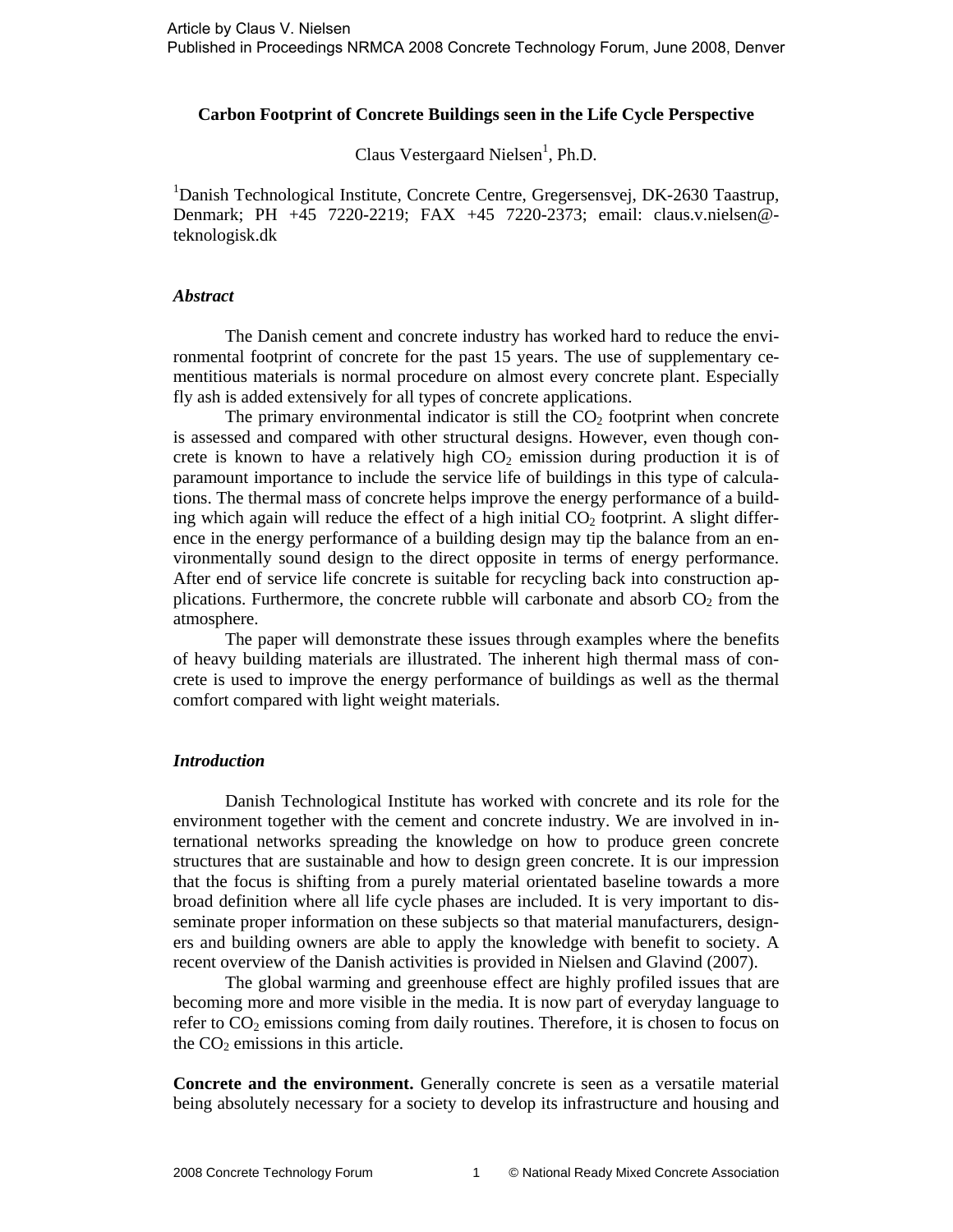in order to prosper. Concrete is mainly based on natural resources readily available in all corners of the globe in huge amounts, i.e. a very local building material. It is generally considered to be a sustainable material due to its good inherent properties such as strength, fire protection, earthquake proof and fully recyclable. However, concrete production is also associated with environmental impacts that make it necessary to adopt certain awareness when producing it and using it in structures:

- Manufacturing of cement is rather energy demanding and each kg of Portland clinker emits almost  $1 \text{ kg of } CO_2$  to the atmosphere. Therefore it makes good sense to substitute part of the clinker content with residual materials from other industries (FA, GGBFS, etc.). Substitution levels of say 30 % (by weight of total binder) should be possible for most applications without impairing the strength performance (Malhotra 1999, EcoServe 2006).
- In certain (densely populated) regions natural resources are scarce and therefore, demolition waste (concrete and masonry rubble) should be utilized as substitute for natural materials to the largest extent instead of being land filled (Figure 1 and 2).
- Also water resources are exploited when producing concrete (EcoServe 2006). The concrete manufacturer should recycle washing water for the mixer and trucks in a closed-loop system instead of discharging the highly alkaline water to the sewer system.

These issues have been amongst the main drivers for the cement and concrete industries' efforts to produce greener products in recent years. However, it should be kept in mind that this is a complicated balance, where the concrete industry on one hand is trying to reduce the carbon footprint of concrete by blending the cement and optimizing the mixture design. But on the other hand the contractor has a strong incitement to speed up strength development and casting rates which again speaks for higher cement clinker content. Thus, there is a need for the building owners to specify greener concrete and labeling schemes such as the LEED is one way to obtain this.

Throughout the past 5 years research activities have been carried out as collaboration between the Nordic countries (Pade and Guimaraes 2007) in order to assess the effect of including carbonation and  $CO<sub>2</sub>$  uptake from the atmosphere. Seen on a geological time scale all the  $CO<sub>2</sub>$  emitted from the calcination process will be reabsorbed during carbonation. Especially after end of service life and after being crushed into concrete rubble the carbonation process speeds up and becomes significant (Fig 1). It is recognized that carbonation is a diffusion process depending on the concrete quality and the exposure conditions to atmospheric air and thus, difficult to predict and slowly by nature. However, it is also recognized that the effect should be included when concrete embodied  $CO<sub>2</sub>$  figures are calculated. This is illustrated further in this article.

There is a tendency that whenever an unwanted residual material is located (old tire rubber, crushed glass, various ash materials from incineration processes and so forth) it may simply be granulated and cast into concrete as a filler material. These solutions may be possible locally in regions where such residual materials are sufficient in quantity to support a production plant but it is never going to be the general picture because the amounts are not large enough to support a stable homogeneous material flow. Care should also be taken in order not to mix dangerous substances into concrete, for instance materials containing heavy metals that may leak into the ground water. By doing this we simply export the problem to our grand children, which is not a sustainable solution.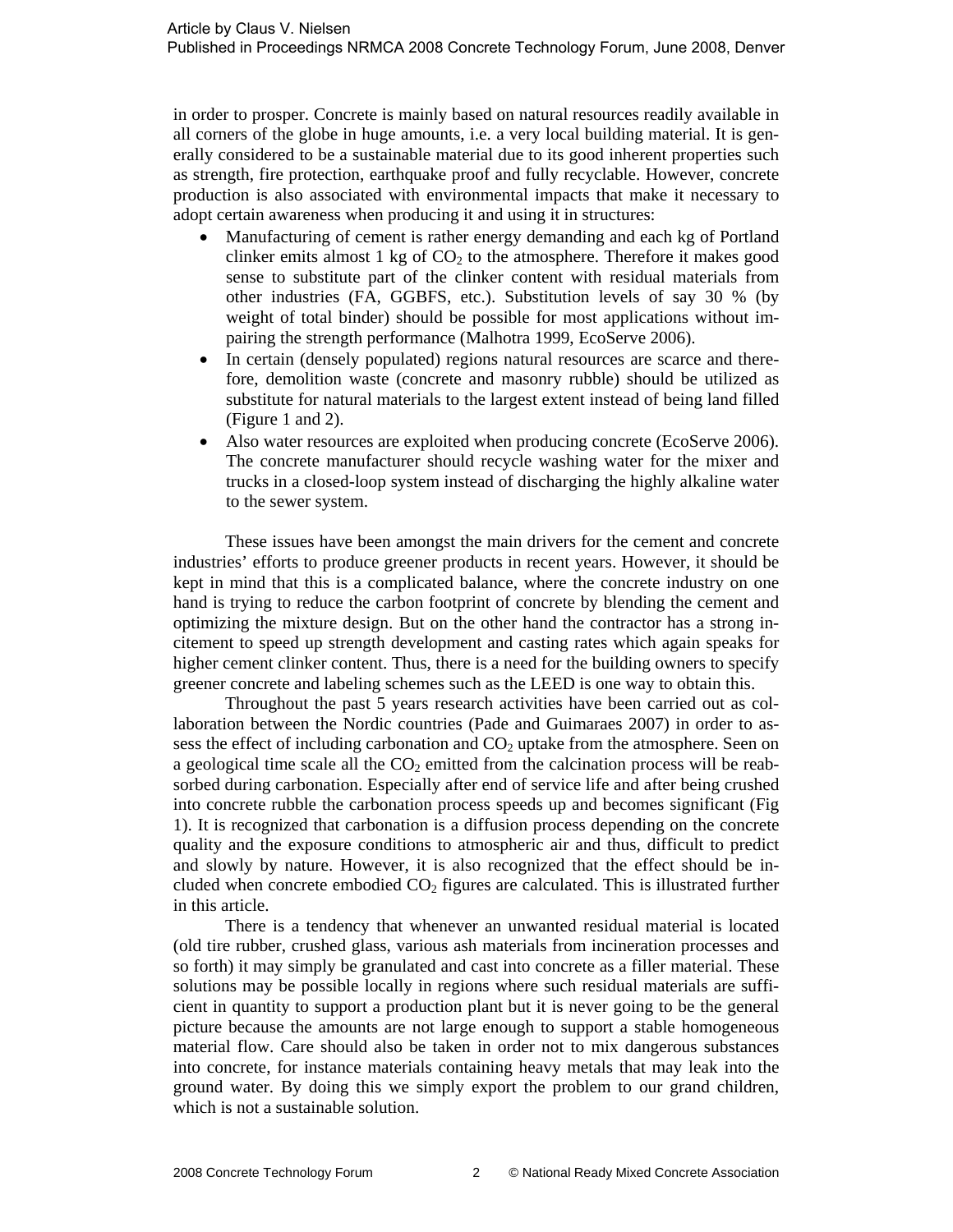

**Figure 1. Mobile crusher sorting concrete rubble into fractions to be used for road construction and back-filling purposes.** 



**Figure 2. Construction and demolition waste may need extensive and costly sorting before it is ready for secondary use.**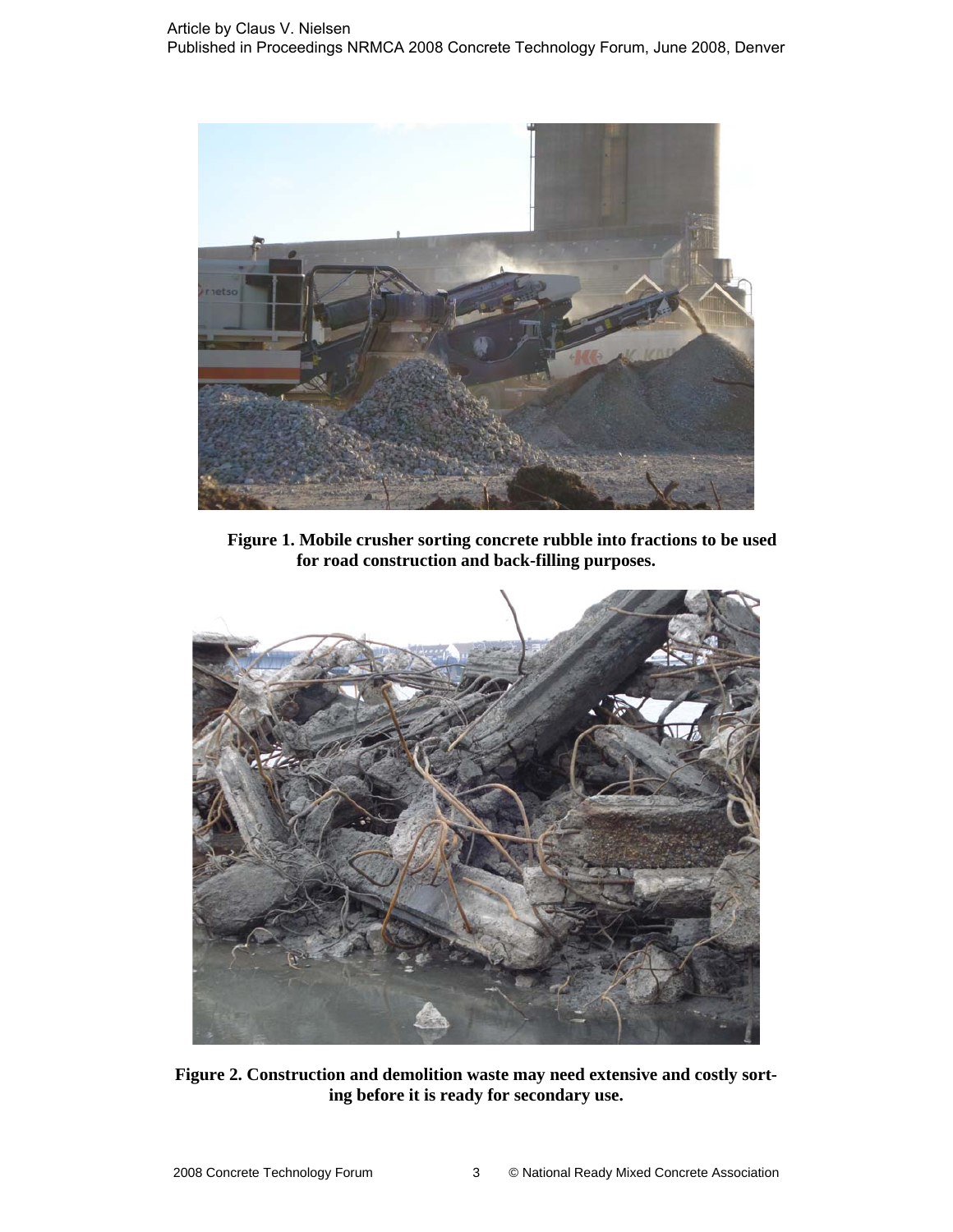The construction industry also includes other environmental issues that may be important under certain circumstances. For instance in Denmark the competition for skilled labor and the general wish for higher productivity have promoted the use of self-consolidating concrete significantly (Nielsen 2007). About one third of the ready mixed concrete being produced in Denmark today is self-consolidating. Contractors that switch to SCC find it difficult to go back because his concrete personnel are reluctant to work with conventional concrete again.



**Figure 3. Life cycle phases from cradle to grave. The arrow between phases 5 and 1 illustrates the sorting and recycling of demolition waste back into the construction industry in general and not necessarily back into concrete production.** 

**Scope.** In traditional LCA the  $CO<sub>2</sub>$  emissions are a part of the total index for a given functional unit alongside other emissions, natural resources, energy use, nonrenewable resources, etc. These environmental indicators are all pooled together in an index so that different solutions or designs may be compared directly (Björklund et al. 1996, Adalberth 1999). However, a full LCA is by nature complex and not very transparent and therefore it is suggested to present the environmental profile of a concrete structure simply through its carbon footprint rather than performing a full LCA. The same approach has been taken by Kawai et al. (2005).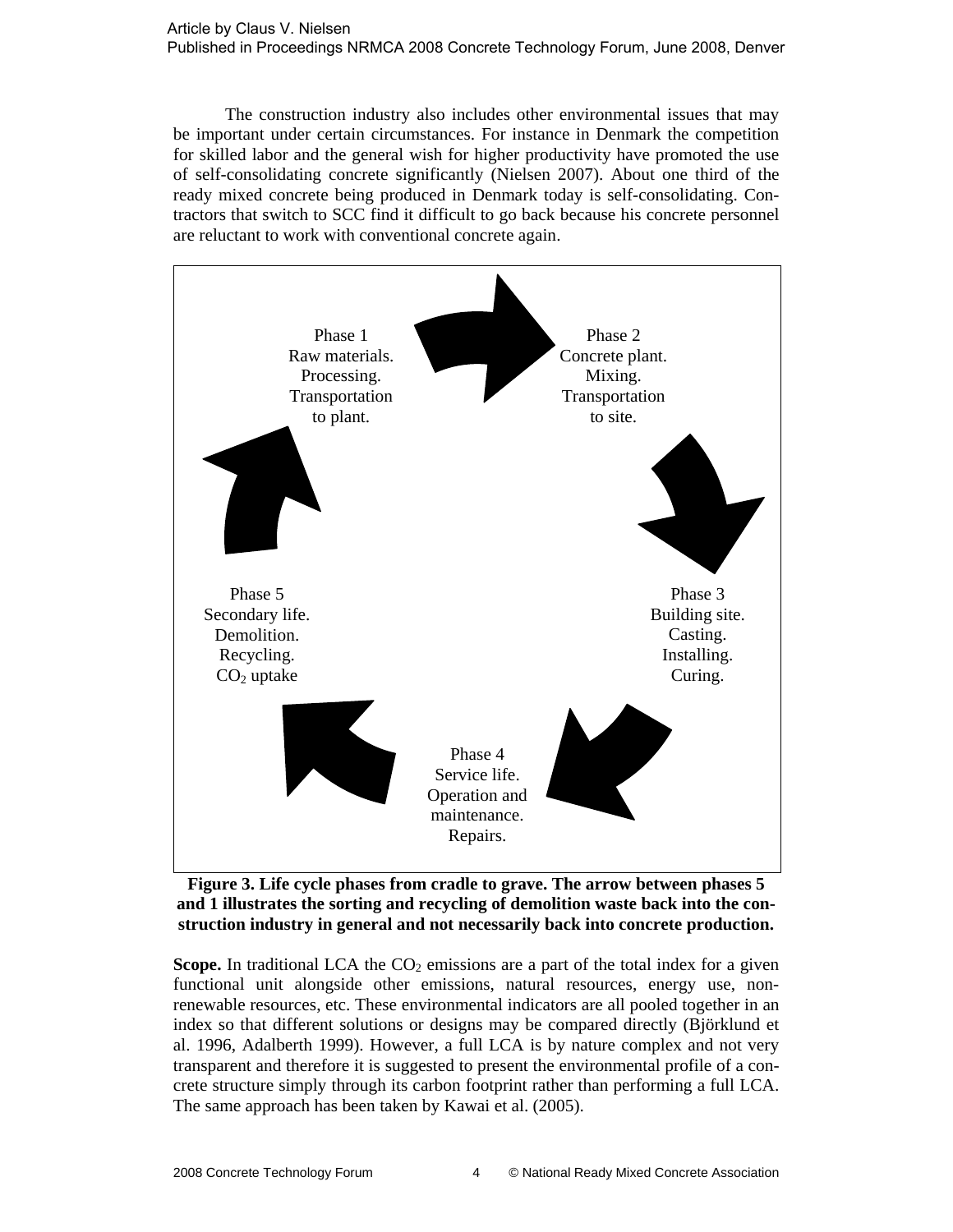Examples of carbon footprint of concrete and concrete structures are given, taking into account the embodied energy during all the life cycle phases (Figure 3). The inventory data are mainly based on European experiences taken from the literature.

## *Carbon footprint of concrete production, phase 1-3*

**CO2 inventory**. The literature contains several inventories of the energy consumption and  $CO<sub>2</sub>$  emissions related to the production of one unit of concrete (Björklund et al. 1996, IStructE 1999, EcoServe 2004, JSCE 2006). Such inventory data are of course depending on the local conditions at the production site such as climate, energy resources, transportation distances and the general conditions of the equipment and plant facilities. Energy based on fossil fuels emits  $CO<sub>2</sub>$  corresponding to approximately 80 g/MJ. Natural gas though, only emits some 55 g/MJ. The production of electricity is accounted for by an emission figure of 132 g/MJ (average for the European Union in 2002, EcoServe 2004).

Transportation of raw materials and final products also generates  $CO<sub>2</sub>$  emissions. Figure 4 shows how the transportation of one kg material over one km distance depends strongly on the method of transportation. The variation in emission figures depends on the size of the transportation vehicle and its energy efficiency. A lorry for large transportation (e.g. a concrete truck) will emit around  $100 \cdot 10^{-6}$ /km while a small lorry for local transportation purposes emits at least twice as much. The figures found in the literature differ quite significantly. Thus, the calculations of the transportation contribution to the carbon footprint must be considered a significant source of scatter to the data and they should be treated carefully. This is especially the case when transportation turns out to be an important contribution for a certain building product.



Figure 4. Transportation related CO<sub>2</sub> emissions including empty returns. **Collected from Björklund et al. (1996), EcoServe (2004) and JSCE (2006).** 

Table 1 gives a calculation of the embodied  $CO<sub>2</sub>$  amount of one unit volume of ready mixed concrete delivered to a building site and cast into a lightly reinforced structural element. The concrete in Table 1 is strength class 35 MPa (5000 psi) with  $w/cm = 0.4$ . Figure 5 illustrates the distribution from Table 1 subdivided into phases 1-3 and for the most important  $CO<sub>2</sub>$  contributors. It is obvious that cement manufacturing accounts for the major part of ECO2, where ECO2 denotes embodied  $CO<sub>2</sub>$  in the following.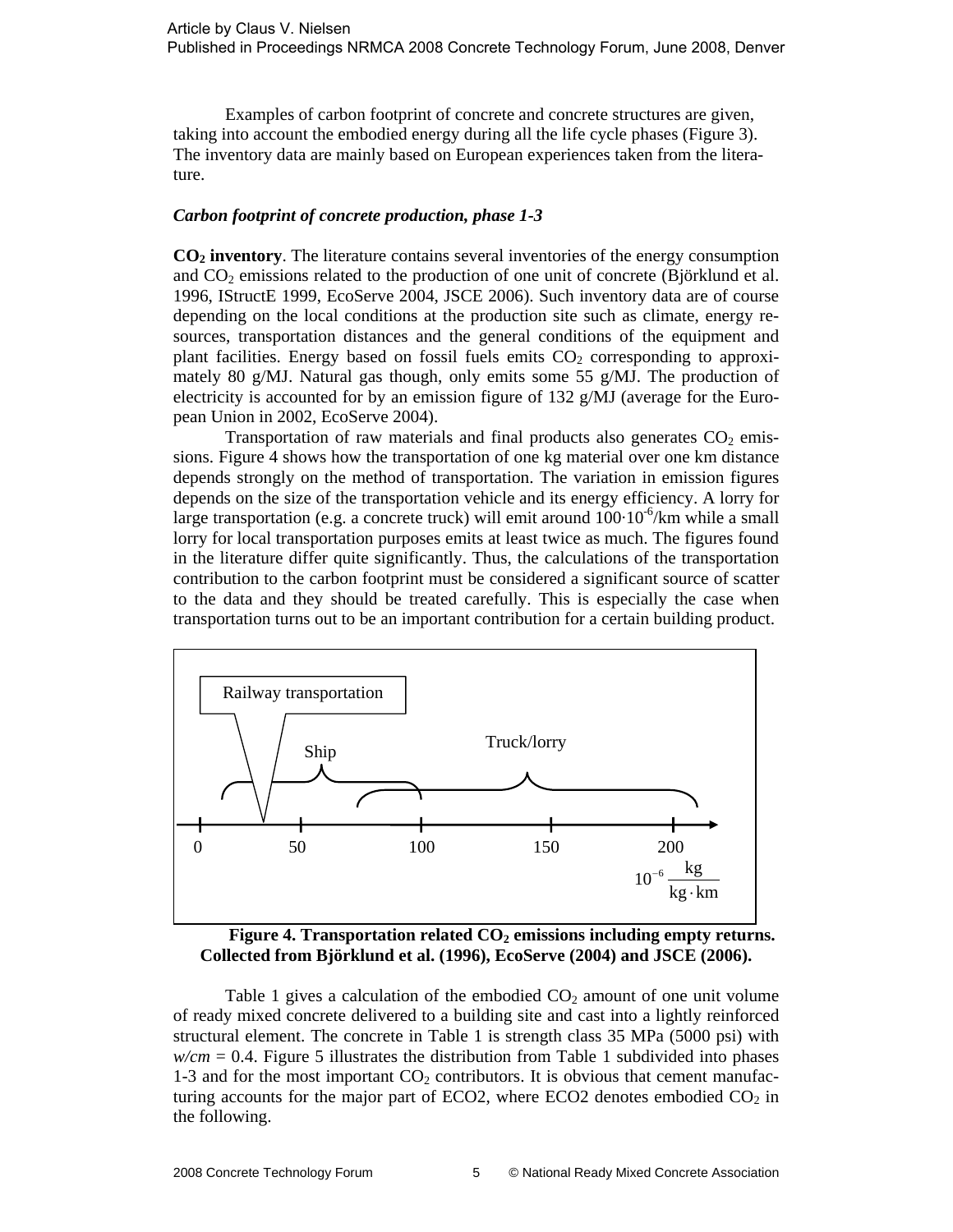The range of the  $CO<sub>2</sub>$  emission factor for cement in Table 1 indicate the variation often encountered from various production plants and cement types (Kawai et al. 2005, Josa et al. 2004). The contribution coming from the calcination process taking place in the cement kiln is approximately  $0.55$  kg  $CO<sub>2</sub>$  per kg cement clinker. The cement manufacturing process accounts for say 60 % and the production accounts for another 30 % while the remaining 10 % is transportation and the other constituents (Figure 5). These contribution figures really show the importance of optimizing the amount of cement clinker for the concrete application. Reducing the clinker content by substitution with supplementary cementitious materials such as fly ash really has a dramatic impact on the carbon footprint of the concrete.

Of course the steel reinforcement would contribute stronger if the structure was heavily reinforced with say 100 kg/m<sup>3</sup> (170 lb/yd<sup>3</sup>) instead of only 30 kg/m<sup>3</sup> (50  $\text{lb/yd}^3$ ). The aggregates traditionally accounts for a very small amount of ECO2 even though it constitutes more than 2/3 of the concrete volume. Japanese experiences show that the crushing and sorting of demolition waste has about the same ECO2 as natural materials excavated in quarries. However, there exist certain crushing methods where heat is added to the process to obtain better quality aggregates but then the CO2 emission increases from about 0.003 to 0.018 kg/kg (Kawai et al. 2005).

## **Table 1. Embodied carbon balance for production of ready mixed concrete based on Danish figures. Phases 1-3, cradle to building site.**  Total embodied  $CO_2$ :  $ECO2 = 402$  kg/m<sup>3</sup> = 0.17 kg/kg based on a density of 2400 **kg/m<sup>3</sup> (4046 lb/yd<sup>3</sup> ).**

| Functional<br>unit:                     | Production                     |                       |                                 | Transportation |                       |                                         |
|-----------------------------------------|--------------------------------|-----------------------|---------------------------------|----------------|-----------------------|-----------------------------------------|
| $FU = one m3$<br>$(0.765 \text{ yd}^3)$ | A                              | B<br>ECO <sub>2</sub> | $A \cdot B$<br>ECO <sub>2</sub> | D              | E<br>ECO <sub>2</sub> | $A \cdot D \cdot E$<br>ECO <sub>2</sub> |
| Item                                    | kg<br><b>FU</b><br>$(lb/yd^3)$ |                       | kg<br><b>FU</b>                 | km             | kg<br>$kg \cdot km$   | kg<br><b>FU</b>                         |
| Cement OPC                              | 300<br>(506)                   | $0.8 - 0.9$           | 255                             | 100            | $100 \cdot 10^{-6}$   | 3                                       |
| <b>SCM</b>                              | 29<br>(49)                     | $\theta$              | $\boldsymbol{0}$                | 100            | $100 \cdot 10^{-6}$   | $\sim 0$                                |
| Sand                                    | 660<br>(1113)                  | 0.003                 | 2.0                             | 20             | $100 \cdot 10^{-6}$   | 1.3                                     |
| Coarse                                  | 1170<br>(1976)                 | 0.003                 | 3.5                             | 20             | $100 \cdot 10^{-6}$   | 2.3                                     |
| Water                                   | 145<br>(244)                   |                       |                                 |                |                       |                                         |
| Steel                                   | 30<br>(51)                     | 1.0                   | 30                              | 500            | $100 \cdot 10^{-6}$   | 1.5                                     |
| Concrete                                | 2400<br>(4046)                 | 0,04                  | 96                              | 30             | $100 \cdot 10^{-6}$   | 7.2                                     |
|                                         |                                | $Sum =$               | 387                             |                | $Sum =$               | 15                                      |
|                                         |                                |                       |                                 |                | $Total =$             | 402                                     |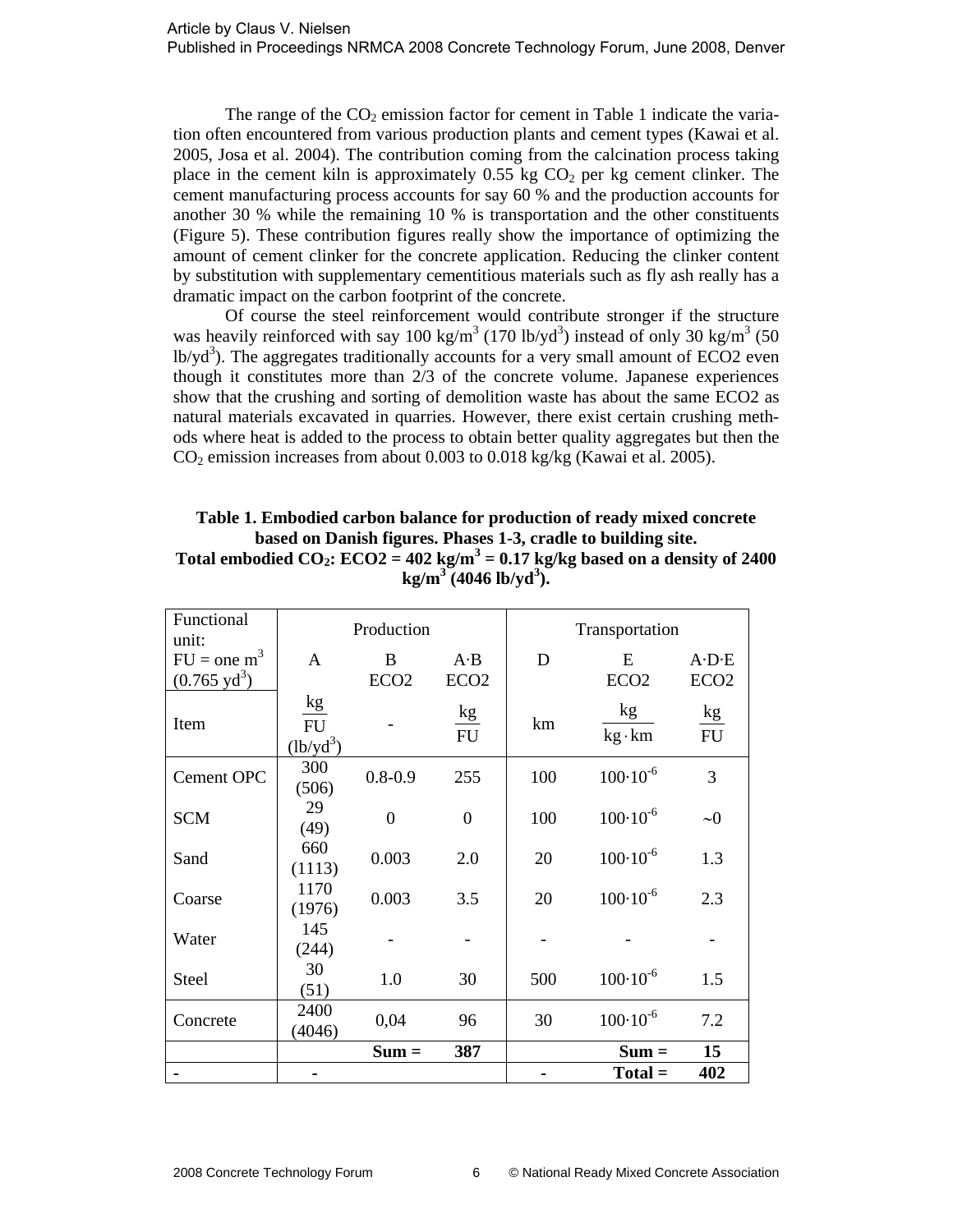

**Figure 5. Distribution of ECO2 on the various constituents and phases of the concrete production according to Table 1. Left column is lower values and right column upper values. The figures on the columns depict the ECO2 in kg/kg for the most important contributions. The figure on top of each column is the total ECO2.** 

The two columns of Figure 5 show the variation to be expected for this type of calculations. The lower value is obtained for short transportation distances and lower emission factors, while the higher value includes longer transportation of constituents and slightly higher emission factors. The transportation distances used in the example are typical for Danish conditions and they should be re-assessed in each case. However, since transportation does not contribute significantly in Figure 5 the accuracy of these data are not crucial for the result.

The range of ECO2 typically will lie from 0.12 kg/kg for plain and lightly reinforced concrete with lower grades up to around 0.20 kg/kg for higher grades and precast structural elements (Björklund et al. 1996, Kawai et al. 2005). Punkki et al. (2007) report values for precast structural elements based on Finnish environmental product declarations ranging from 0.14 to 0.25 kg/kg. The former being hollow core slabs and the latter sandwich wall elements. Similarly Danish findings suggest an ECO2 value of 0.18 kg/kg for precast light weight concrete based on exclay LWA. Light weight concrete is often used as structural wall elements in smaller buildings.

**Application in structures.** In case of building structures concrete is often an important part together with other building materials such as timber, plaster boards, steel, glass, insulation, masonry, roof tiles, metals, etc. In order to compare the ECO2 of a functional structural unit - say a wall or a slab design - we need to know the inventory data for these materials as well. Again the literature may serve as input. Table 2 shows such a comparison for external wall structures. The structure of Table 2 is similar to that of Table 1. The wall structures comprise:

• A massive wall structure with outer brick leaf and a cavity filled with mineral wool for insulation. Weight of structure is approximately 400 kg/m<sup>2</sup> (82)  $lb/ft^2$ ).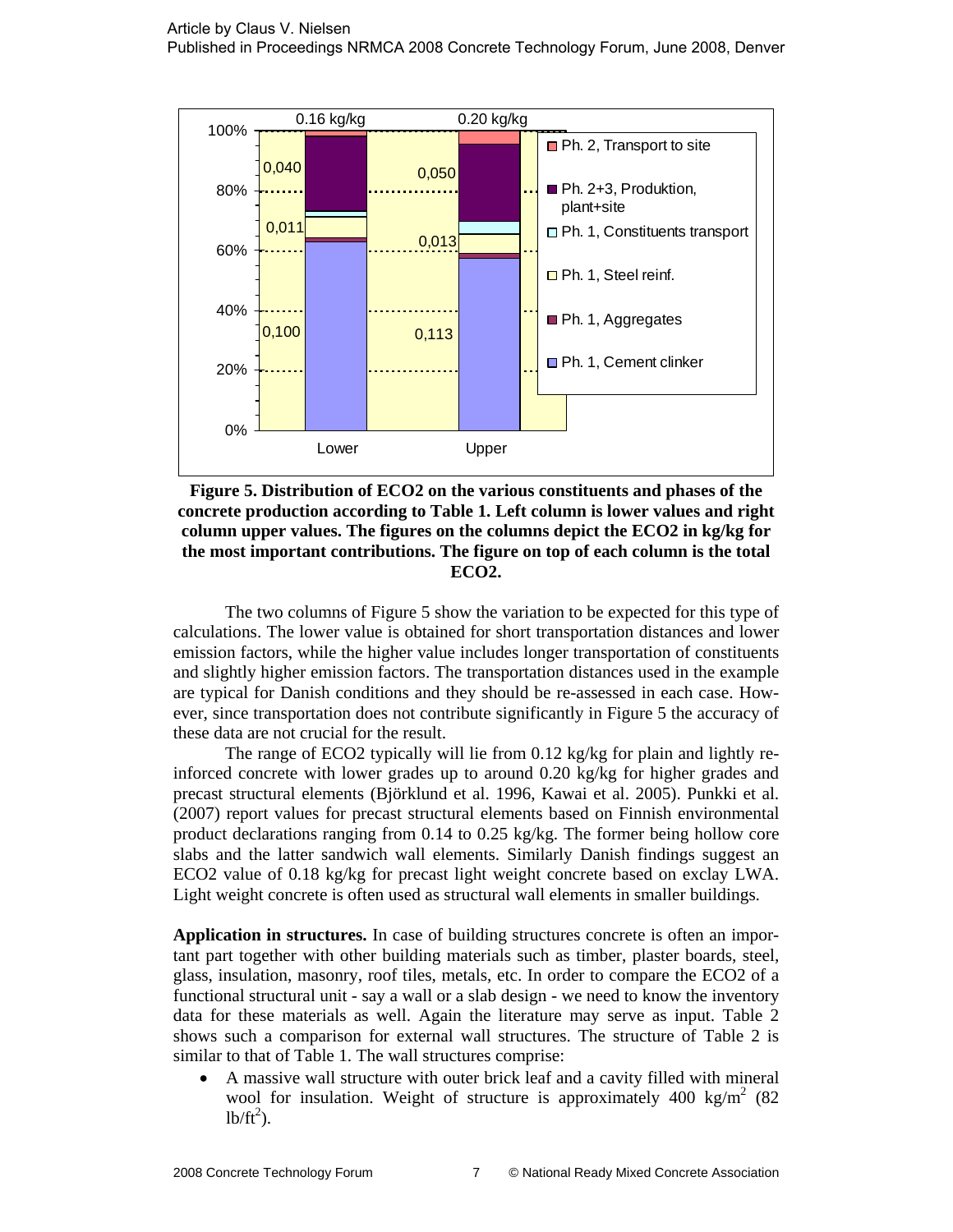| Functional unit                                                                                                                                                              | Production     |                  |                  | Transportation |                     |                          |  |  |
|------------------------------------------------------------------------------------------------------------------------------------------------------------------------------|----------------|------------------|------------------|----------------|---------------------|--------------------------|--|--|
| $FU =$ one m <sup>2</sup> wall                                                                                                                                               | A              | B                | $A \cdot B$      | D              | E                   | $A \cdot D \cdot E$      |  |  |
| $(10.76 \text{ ft}^2)$                                                                                                                                                       |                | ECO <sub>2</sub> | ECO <sub>2</sub> |                | ECO <sub>2</sub>    | ECO <sub>2</sub>         |  |  |
|                                                                                                                                                                              |                |                  |                  |                | kg                  |                          |  |  |
| Item                                                                                                                                                                         | kg             | kg               | kg               | km             |                     | kg                       |  |  |
|                                                                                                                                                                              | <b>FU</b>      | kg               | FU               |                | $kg \cdot km$       | FU                       |  |  |
| Insulated cavity wall with clay brickwork (110 mm) and 150 mm insulation and pre-                                                                                            |                |                  |                  |                |                     |                          |  |  |
| cast light weight concrete element (100 mm thickness)                                                                                                                        |                |                  |                  |                |                     |                          |  |  |
| <b>Masonry bricks</b>                                                                                                                                                        | 130            | 0.25             | 33               | 100            | $100 \cdot 10^{-6}$ | 1                        |  |  |
| Mortar                                                                                                                                                                       | 85             | 0.13             | 11               | 20             | $150 \cdot 10^{-6}$ | $\sim 0$                 |  |  |
| Mineral wool                                                                                                                                                                 | 5              | 1.0              | 5                | 100            | $100 \cdot 10^{-6}$ | $\sim 0$                 |  |  |
| LWC element                                                                                                                                                                  | 185            | 0.18             | 33               |                |                     |                          |  |  |
|                                                                                                                                                                              | ~100           | $Sum =$          | 82               |                | $Sum =$             | $\sim$ 2                 |  |  |
|                                                                                                                                                                              |                |                  |                  |                | $Total =$           | 84                       |  |  |
| Reinforced mortar (30 mm) plastered on 150 mm insulation and precast light weight                                                                                            |                |                  |                  |                |                     |                          |  |  |
| concrete element (100 mm thickness)                                                                                                                                          |                |                  |                  |                |                     |                          |  |  |
| Mortar plaster                                                                                                                                                               | 54             | 0.09             | 5                | 20             | $150 \cdot 10^{-6}$ | $\sim 0$                 |  |  |
| Wire reinf.                                                                                                                                                                  | 1              | 0.8              | 1                | 500            | $100 \cdot 10^{-6}$ | $\sim 0$                 |  |  |
| Mineral wool                                                                                                                                                                 | 15             | 1.0              | 15               | 100            | $100 \cdot 10^{-6}$ | $\sim 0$                 |  |  |
| LWC element                                                                                                                                                                  | 185            | 0.18             | 33               |                |                     | $\overline{\phantom{a}}$ |  |  |
|                                                                                                                                                                              | ~250           | $Sum =$          | 54               |                | $Sum =$             | $\bf{0}$                 |  |  |
|                                                                                                                                                                              |                |                  |                  |                | $Total =$           | 53                       |  |  |
| Clay brickwork (110 mm), 30 mm air gap and two layers of plasterboards on steel                                                                                              |                |                  |                  |                |                     |                          |  |  |
| studs (150 mm) with insulation                                                                                                                                               |                |                  |                  |                |                     |                          |  |  |
| Masonry bricks                                                                                                                                                               | 130            | 0.25             | 33               | 100            | $100 \cdot 10^{-6}$ | 1                        |  |  |
| Mortar                                                                                                                                                                       | 85             | 0.13             | 11               | 20             | $150 \cdot 10^{-6}$ | $\sim 0$                 |  |  |
| Mineral wool,                                                                                                                                                                |                |                  |                  |                |                     |                          |  |  |
| 150 mm                                                                                                                                                                       | 5              | 1.0              | 5                | 100            | $100 \cdot 10^{-6}$ | $\sim 0$                 |  |  |
| Steel studs                                                                                                                                                                  | $\overline{4}$ | 0.7              | 3                | 500            | $100 \cdot 10^{-6}$ | $\sim \!\! 0$            |  |  |
| Plaster boards                                                                                                                                                               | 17             | 0.3              | 5                | 50             | $100 \cdot 10^{-6}$ | 1                        |  |  |
|                                                                                                                                                                              | ~240           | $Sum =$          | 57               |                | $Sum =$             | $\sim$ 2                 |  |  |
|                                                                                                                                                                              |                |                  |                  |                | $Total =$           | 59                       |  |  |
|                                                                                                                                                                              |                |                  |                  |                |                     |                          |  |  |
| Reinforced mortar (30 mm) plastered on 150 mm insulation on structural steel frame.<br>Internal stud wall with two layers of plasterboards and insulation (120 mm thickness) |                |                  |                  |                |                     |                          |  |  |
| Mortar plaster                                                                                                                                                               | 54             | 0.09             | 5                | 20             | $150 \cdot 10^{-6}$ | $\sim 0$                 |  |  |
| Wire reinf.                                                                                                                                                                  | $\mathbf{1}$   | 0.8              | $\mathbf{1}$     | 500            | $100 \cdot 10^{-6}$ | $\sim 0$                 |  |  |
| Mineral wool, 150                                                                                                                                                            |                |                  |                  |                |                     |                          |  |  |
| mm                                                                                                                                                                           | 15             | 1.0              | 15               | 100            | $100 \cdot 10^{-6}$ | $\sim 0$                 |  |  |
| Steel studs                                                                                                                                                                  | $\overline{4}$ | 0.7              | 3                | 500            | $100 \cdot 10^{-6}$ | $\sim 0$                 |  |  |
| Steel frame                                                                                                                                                                  | 30             | 1.0              | 30               | 500            | $100 \cdot 10^{-6}$ | $\overline{2}$           |  |  |
| Mineral wool, 100                                                                                                                                                            |                |                  |                  |                |                     |                          |  |  |
| mm                                                                                                                                                                           | 3              | 1.0              | 3                | 100            | $100 \cdot 10^{-6}$ | $\sim 0$                 |  |  |
| Plaster boards                                                                                                                                                               | 17             | 0.3              | 5                | 50             | $100 \cdot 10^{-6}$ | $\mathbf{1}$             |  |  |
|                                                                                                                                                                              | ~140           | $Sum =$          | 62               |                | $Sum =$             | $\mathbf{3}$             |  |  |
|                                                                                                                                                                              |                |                  |                  |                | $Total =$           | 65                       |  |  |

# **Table 2. ECO2 for external wall structure. Based on Björklund et al. (1996) and Punkki et al. (2007).**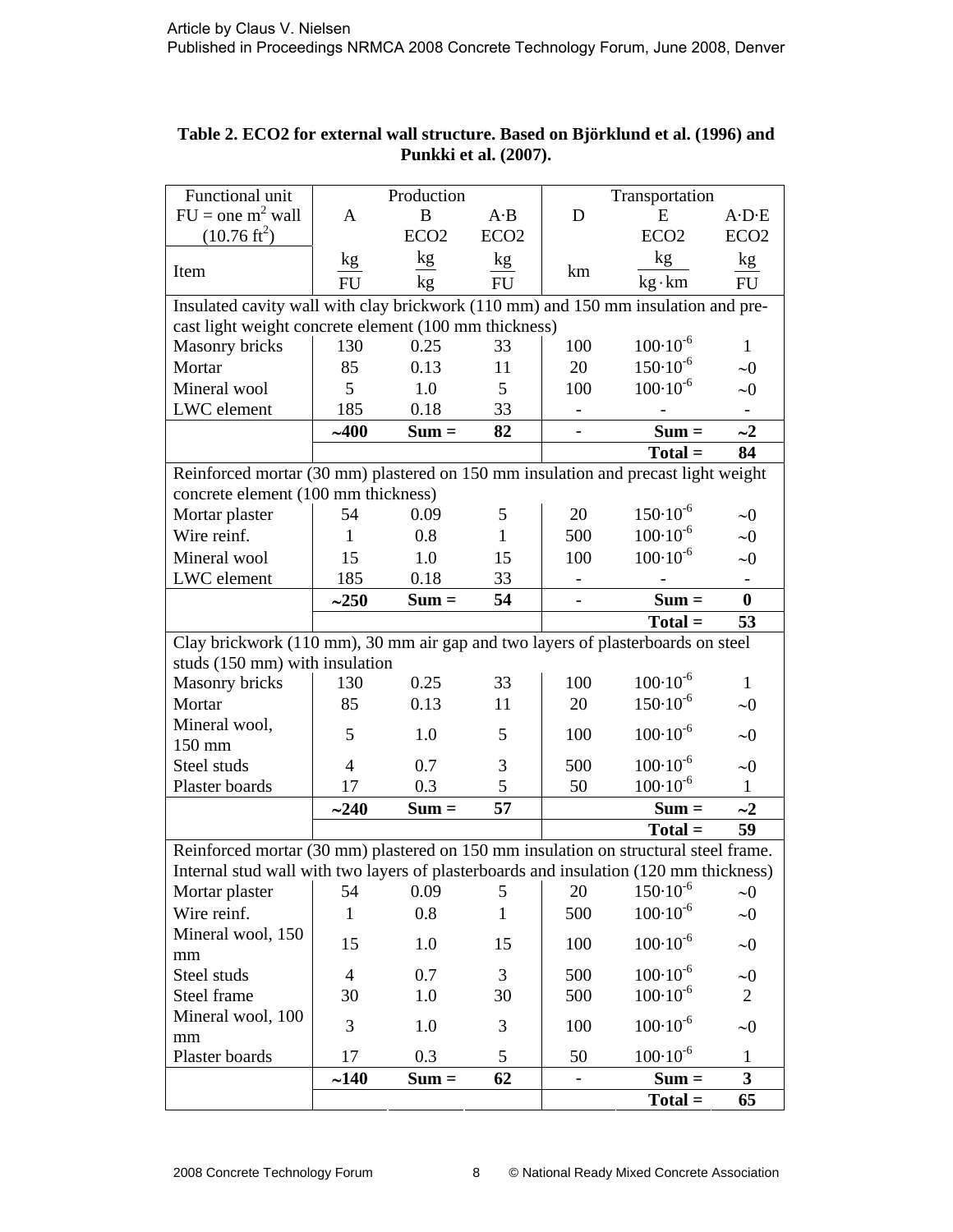- A combination where the outer brick leaf is substituted with mortar plaster directly on the insulation. This reduces the weight of the structure significantly to approximately 250 kg/m<sup>2</sup> (51 lb/ft<sup>2</sup>)..
- Another semi light weight structure with brick outer leaf and mineral wool between the steel studs of a plaster board internal wall. Total weight is approximately 240 kg/m<sup>2</sup> (49 lb/ft<sup>2</sup>).
- The most light weight structure in this comparison is reinforced plaster on insulation attached to a steel frame. The inner wall finish is a stud wall with plaster boards. Total weight of structure is approximately 140 kg/m<sup>2</sup> (29  $\mathrm{lb}/\mathrm{ft}^2$ ).

It is clear that the heavy wall structure, based on concrete and bricks, has a higher ECO2 than the lighter building frames. Note that clay bricks and concrete show almost identical carbon footprint per unit area. The difference between the highest and the lowest ECO2 is about 30 kg CO<sub>2</sub> per m<sup>2</sup> wall (6 lb/ft<sup>2</sup>). It is obvious from the calculations that the transportation of building materials to the building site is of minor importance unless the transportation distances are extreme. Note also that even though the wall designs have similar energy performance they are not necessarily identical when it comes to durability and maintenance.

However, as it is demonstrated in the following the different material choices will influence the energy consumption during the service life of the building. It can also be argued whether a massive structure has other benefits in terms of fire resistance, noise protection and less maintenance than a light weight solution. All of these issues should be dealt with during the design phase and they are not included in the present comparison.

For a whole building the difference in ECO2 may be calculated per unit floor area by adding all the building structures (roof, walls, floor slabs, etc.) and dividing by the total floor area. Each structural element may be calculated according to the scheme in Table 2. Hacker et al. (2006) contains such an inventory for a semidetached house of totally 66 m<sup>2</sup> floor area (710 ft<sup>2</sup>), being a typical starter home for a family in the UK. The calculations of ECO2 show the following figures per unit floor area:

- Common elements (concrete slab on grade, outer brick leaf, roof structure, installations, carpets, doors, windows, etc.) amount to  $ECO2 = 424$  kg/m<sup>2</sup>.
- The light weight structures (plaster board walls and timber structure) add the following amount to the common elements:  $ECO2 = 59$  kg/m<sup>2</sup>.
- The heavy weight frame, consisting of light weight concrete and hollow core slab partition, adds the following amount to the common elements:  $ECO2 =$  $104 \text{ kg/m}^2$ .

Thus, the difference in ECO2 amounts to 45 kg  $CO2/m^2$  in the UK investigation (Hacker et al. 2006). Calculation of such differences in embodied  $CO<sub>2</sub>$  emissions between different building materials and building frame designs is of course followed with a rather high variation due to the accuracy of the calculations and the quality of the input data. It is estimated that the ECO2 differences per unit floor area are normally ranging from 30 to 70 kg  $CO_2/m^2$ , depending on the size, the type and the location of the building. This interval is used in the following section to evaluate the total life cycle  $CO<sub>2</sub>$  emissions for a building.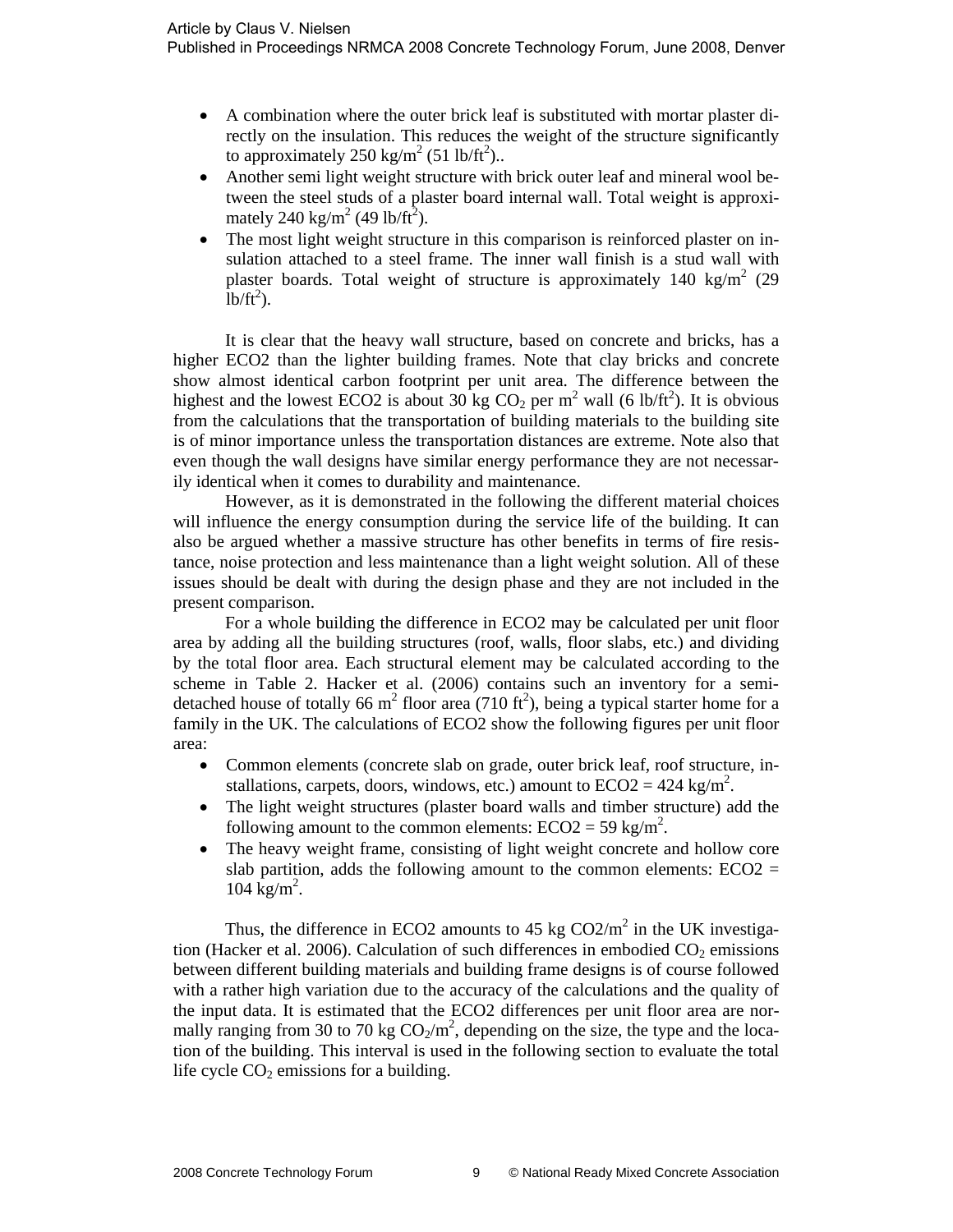### *Carbon footprint from operation of buildings, phase 4*

The operation of buildings during their service life is the main contributor to the  $CO<sub>2</sub>$  balance over its full life cycle. Heating and ventilation and cooling of buildings are responsible for about 80 % of the total energy consumption including the embodied energy corresponding with the production of the building (Adalberth 1999). Since the service life is often 50-70 years or even more the annual energy consumption has very large impact on the total carbon footprint of a building. For this reason alone it makes good sense to design the building with minimum energy consumption in mind. European figures show that more than 40 % of primary energy is used for operation of buildings (ECP 2007). Furthermore, over half of the operation energy is used for heating of building space (ECP 2007). The authorities regulate the criteria to the building energy performance mainly through specifications on the maximum heat loss coefficient for floors, walls, windows, etc. The designers have to meet these specifications in the design phase before the building is constructed in order to obtain a building permit. Hence, it is of paramount importance that the designers have the proper calculation tools and knowledge in order to design the building in an environmentally friendly and sustainable way.

**Thermal mass effect.** Concrete and other heavy materials have a series of positive impacts on the energy consumption of buildings due to its high thermal mass (Hacker et al. 2006, Biasioli and Öberg 2007, ECP 2007). The thermal mass of such materials is influencing the daily temperature fluctuations within the building so that the indoor temperature is better kept within the thermal comfort zone (Figure 6). During summer conditions concrete stores the heat during mid day releasing it in the night time. The heat is partly solar radiation throught the windows but also the free heat gains from persons, electrical equipment and so forth. Thus, high thermal mass reduces the need for cooling. This is especially a benefit to office buildings where working efficiency is influenced by the temperature level during the day time. During winter conditions a high thermal mass may be utilized to store heat from floor heating systems releasing it slowly and homogeneously over a period of time.

The effect is mainly governed by the materials in contact with the indoor air. Therefore, the outside material design of the building envelope is not the most important aspect to consider. It is a necessity that the material and the air are in direct contact and therefore lowered ceilings, furniture along the walls and carpets and flooring on top of concrete slabs have great impact on the thermal mass effect which again makes it a complex matter to include in this type of calculations.

Biasioli and Öberg (2007) perform energy balance calculations for a residential building and an office building located in different climates from northern Scandinavia to southern Europe. The building frame is either heavy (based on concrete frame) or light weight (based on plaster boards stud walls). The calculations are performed by means of different commercially available computer programs and the heavy building frame shows reduced energy consumption compared with the light weight building in all cases. For northern Europe the annual difference in energy for heating/cooling/ventilation between a heavy and a light weight building is ranging from say 10 MJ to 20 MJ per  $m^2$  of heated floor area (Biasioli and Öberg 2007, Punkki et al. 2007). Applying an average emission figure from the EU of 132 g  $CO<sub>2</sub>$ per MJ energy (electricity according to EcoServe 2004) we obtain an annual difference of 1.3 to 2.6 kg  $CO_2/m^2$  in favour of the heavy building frame. Punkki et al. (2007) also demonstrate how active heating systems built into the concrete slabs and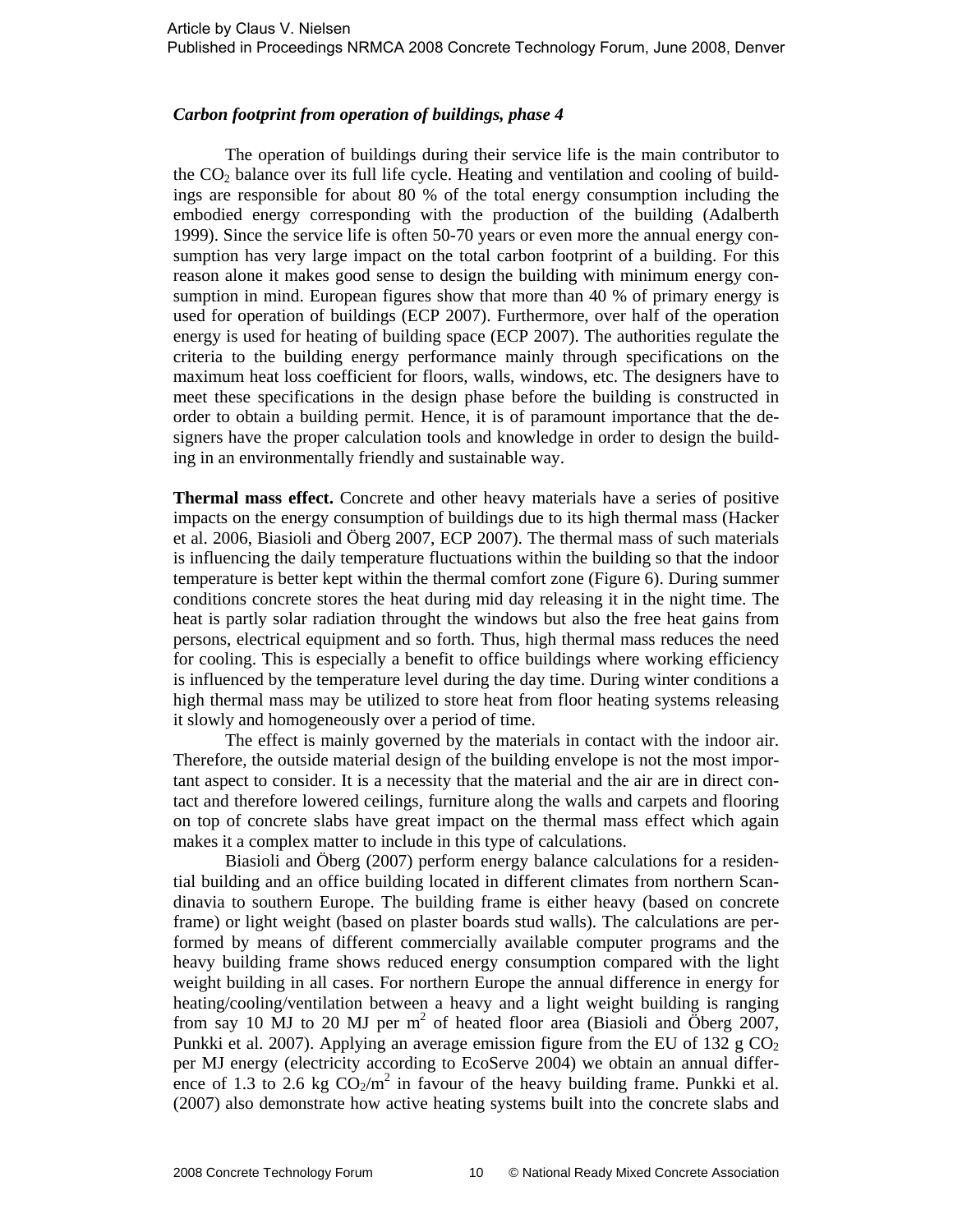#### Article by Claus V. Nielsen Published in Proceedings NRMCA 2008 Concrete Technology Forum, June 2008, Denver

walls may enhance this difference when concrete is used as a heat storage medium being able to activate even massive concrete structures instead of just the surface layers of concrete.



**Figure 6. Effect of high thermal mass on the daily temperature fluctuations. Taken from the UK Concrete Centre brochure "Thermal Mass in Housing" (ECP 2007).** 



**Figure 7. Difference in carbon footprint between light weight building with low thermal mass and a heavy building having high thermal mass. The two lines indicate the range of variation for this type of calculations.**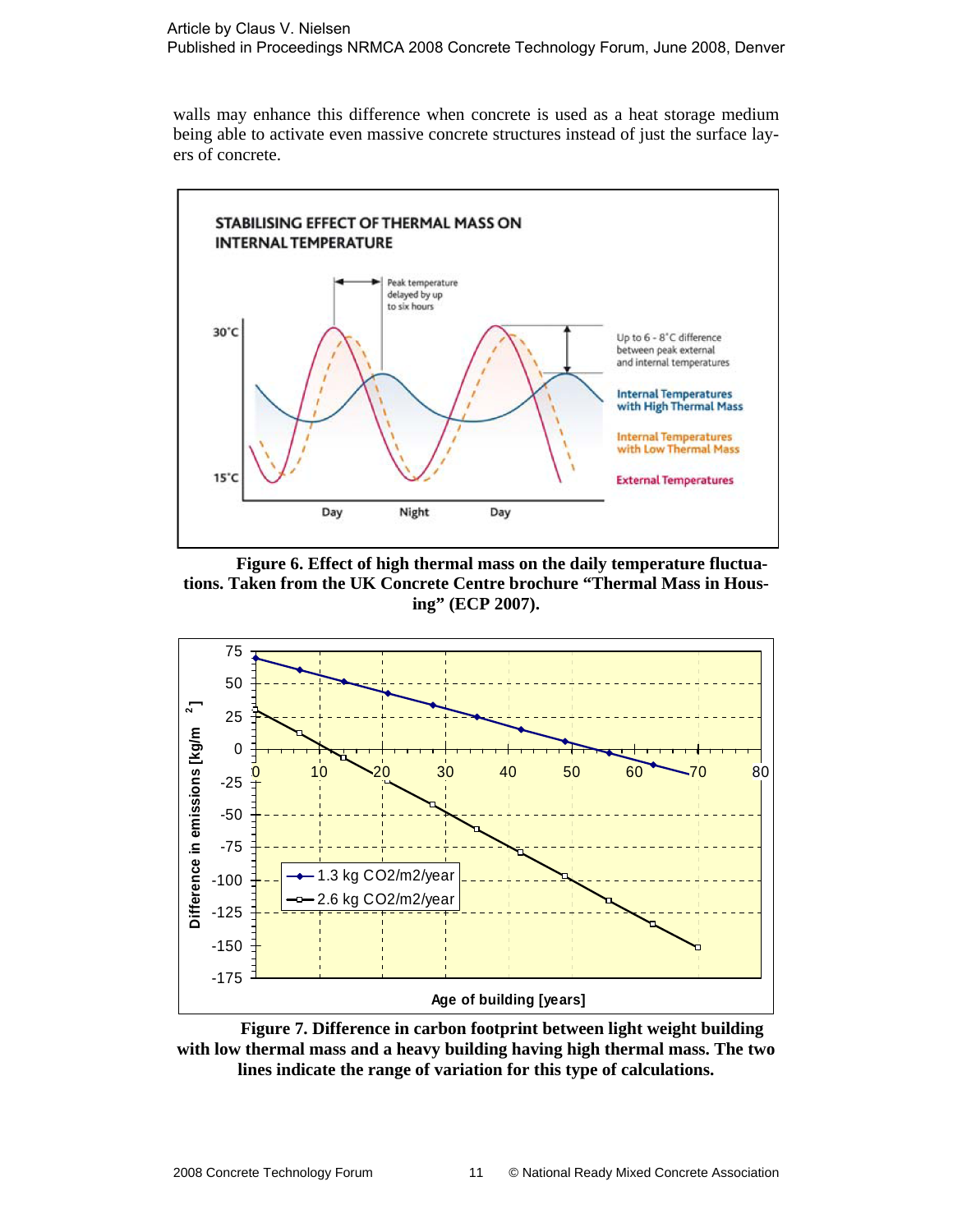**Total carbon footprint.** Figure 7 is adding up the initial carbon emissions treated in the previous section and the emissions during the building's service life. Note that Figure 7 is depicting the differences between the two building designs and not absolute emission figures. Initially the footprint of the heavy building frame is higher than the light weight solution as it is demonstrated in the previous section. The difference ranges from  $30$  to  $70 \text{ kg/m}^2$ . However, since the energy consumption during operation of the concrete building is lower due to its higher thermal mass this initial difference is slowly reversed and after a number of years the heavy building frame ends up showing the lowest carbon footprint (negative difference). It can be argued that a light weight building frame requires more maintenance than a heavy building frame (Hacker et al. 2006) and therefore the difference will grow even faster than indicated in Figure 7 but this is not included in the present calculation.

The pay-back time is taken as the period until the difference reverses from positive to negative figures. Depending on the conditions pay-back times ranging from 10 to 50 years are possible, being in agreement with the findings of Punkki et al. (2007).

## *Carbon footprint after end of service life, phase 5*

The calculations in Figure 7 stop at 70 years service life but often buildings are in operation even longer than that and in that case the difference will continue to develop. However, in many cases 70 years service life will mean a major refurbishment depending on the general condition of the building, on its function and on its ability to meet the energy performance demands from the authorities. This is very much an individual decision taken for each building by its owner.

After end of service life the building is demolished, under energy consumption and  $CO<sub>2</sub>$  emissions. JSCE (2006) estimates the demolition process to be accounted for by an emission of 0.004 to 0.01 kg  $CO<sub>2</sub>$  per kg concrete material, depending on reinforcement, the type of structure and the working conditions in general on the demolition site. For light weight materials the emission figures are much lower and often negligible. After proper sorting and reclamation of steel reinforcement the demolition waste is then crushed down to different fractions in order to be recycled back into construction again (Figure 1 and 2). The crushing process costs emissions around 0.001 to 0.003 kg/kg (JSCE 2006), i.e. totally 0.005 to 0.013 kg/kg for the whole of phase 5.

Now we take a look on the amount of  $CO<sub>2</sub>$  originally released during the cement manufacturing (Figure 4), being around 0.05 kg/kg. The carbonation process will be able to reabsorb around 60 % of the original  $CO<sub>2</sub>$  emission from the cement production (Pade and Guimaraes 2006). The process is taking place rather slowly during the service life of the structure but after crushing it is speeded up significantly due to the highly increased specific surface area being exposed to atmospheric air in the rubble piles (Figure 1). If we assume a potential efficiency of 50 % on this  $CO<sub>2</sub>$ uptake process we obtain  $0.6*(0.05 \text{ kg/kg})*0.5 = 0.015 \text{ kg CO}_2$  being reabsorbed per kg concrete demolished and crushed. Comparing the  $CO<sub>2</sub>$  uptake with the emissions related to the demolition and crushing process it is seen that they practically balance each other out making the recycling of concrete demolition waste  $CO<sub>2</sub>$  neutral. It is recognized that is a very rough calculation that need further detailing in order to be generally applicable but here it is just meant to demonstrate the order of magnitudes and to put the demolition phase into the life cycle perspective.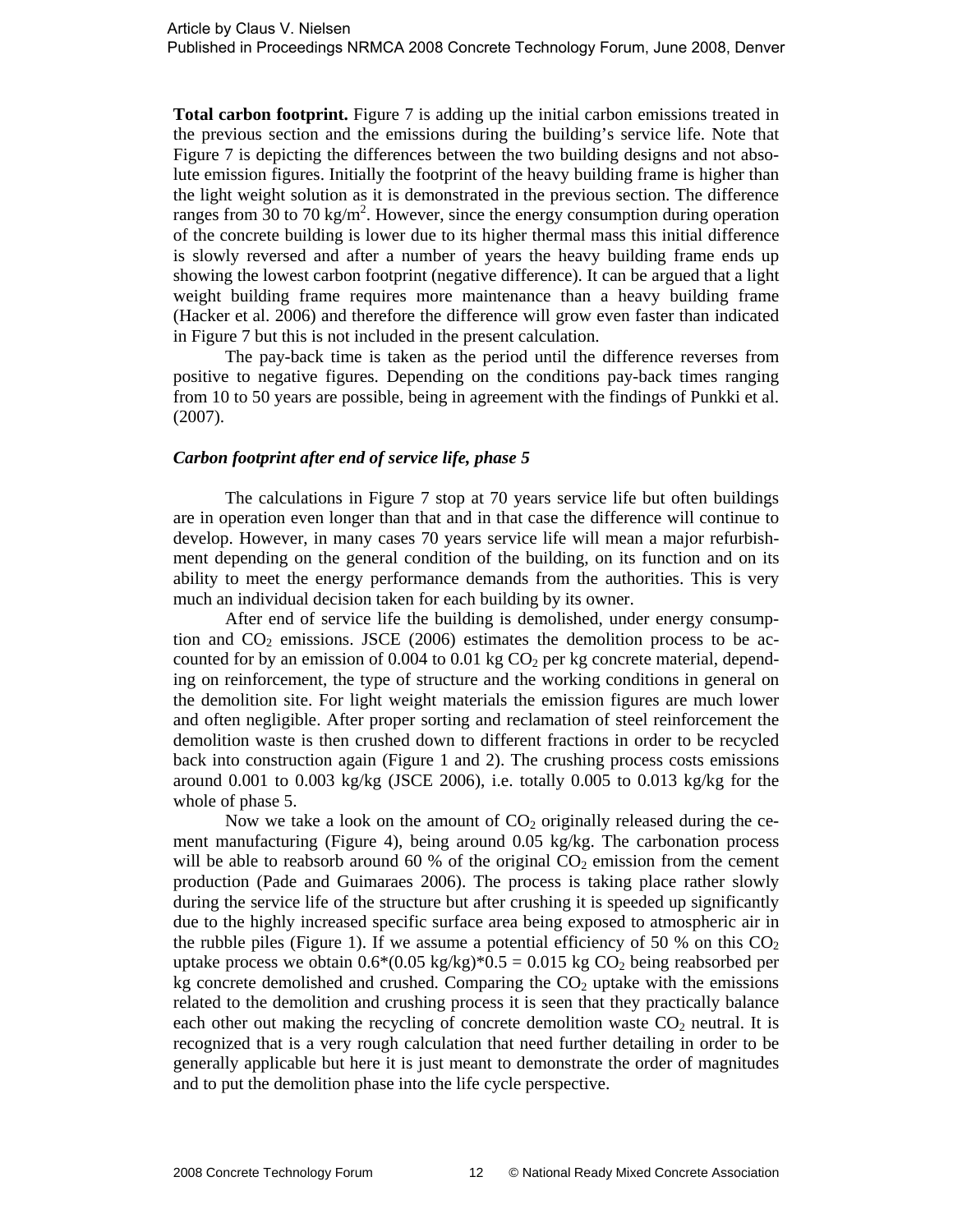## *Conclusions*

A general methodology for  $CO<sub>2</sub>$  emission calculations has been given. Examples of such calculations are presented based on inventory data from the literature. Furthermore, the need for including the full life cycle is demonstrated. It has also been demonstrated how the accuracy of life cycle inventory data may influence the outcome of such calculations. The following general conclusions are drawn from the calculations:

- Concrete is a building material that will increase the carbon footprint in terms of embodied  $CO<sub>2</sub>$  during the production phases, compared with light weight material solutions.
- The main contributor to the concrete carbon footprint is the cement manufacturing process and application of supplementary cementitious materials has great potential for emission savings. However, steel reinforcement is also a significant contributor.
- Transportation of raw materials and finished products has only minor influence on the carbon footprint. Only in case of extreme transportation distances it may play a significant role. The inventory data for transportation is very dependent on local conditions on the place of production.
- The high thermal mass of concrete should be utilized to improve the energy performance of buildings. Since the energy consumption for building operation is much higher than the embodied energy in the building materials the service life period is very important to include when different structural designs are compared.
- Heavy building materials with high thermal mass mean less annual energy consumption for heating/cooling/ventilation which again means less carbon emissions. Even a small annual difference will add up to a significant amount over a service life of say 70 years.
- After ended service life concrete should be demolished and crushed down to small fractions suitable for applications in road construction, back-filling material, etc. This reduces the need for land filling and the need for natural aggregates.  $CO<sub>2</sub>$  emissions coming from demolishing and crushing of concrete are balanced out by the  $CO<sub>2</sub>$  uptake from the carbonation process in the concrete rubble.

The calculations show pay-back times ranging from 10 to 50 years when the difference in carbon footprint between a concrete building structure and a light weight structure is compared. This range includes the variations that lie in this sort of calculations. Due to the data quality of the inventory for different materials and different locations and several other assumptions the accuracy of the results is generally poor. However, as long as the accuracy is reflected in the calculation results the decision makers are able to include it in their evaluations and thereby make sustainable decisions in favor of society.

# *References*

Adalberth, K. (1999). *Energy Use in Multi Family Dwellings during their Life Cycle*, Lund Institute of Technology, Report TVBH-3034, Lund, Sweden.